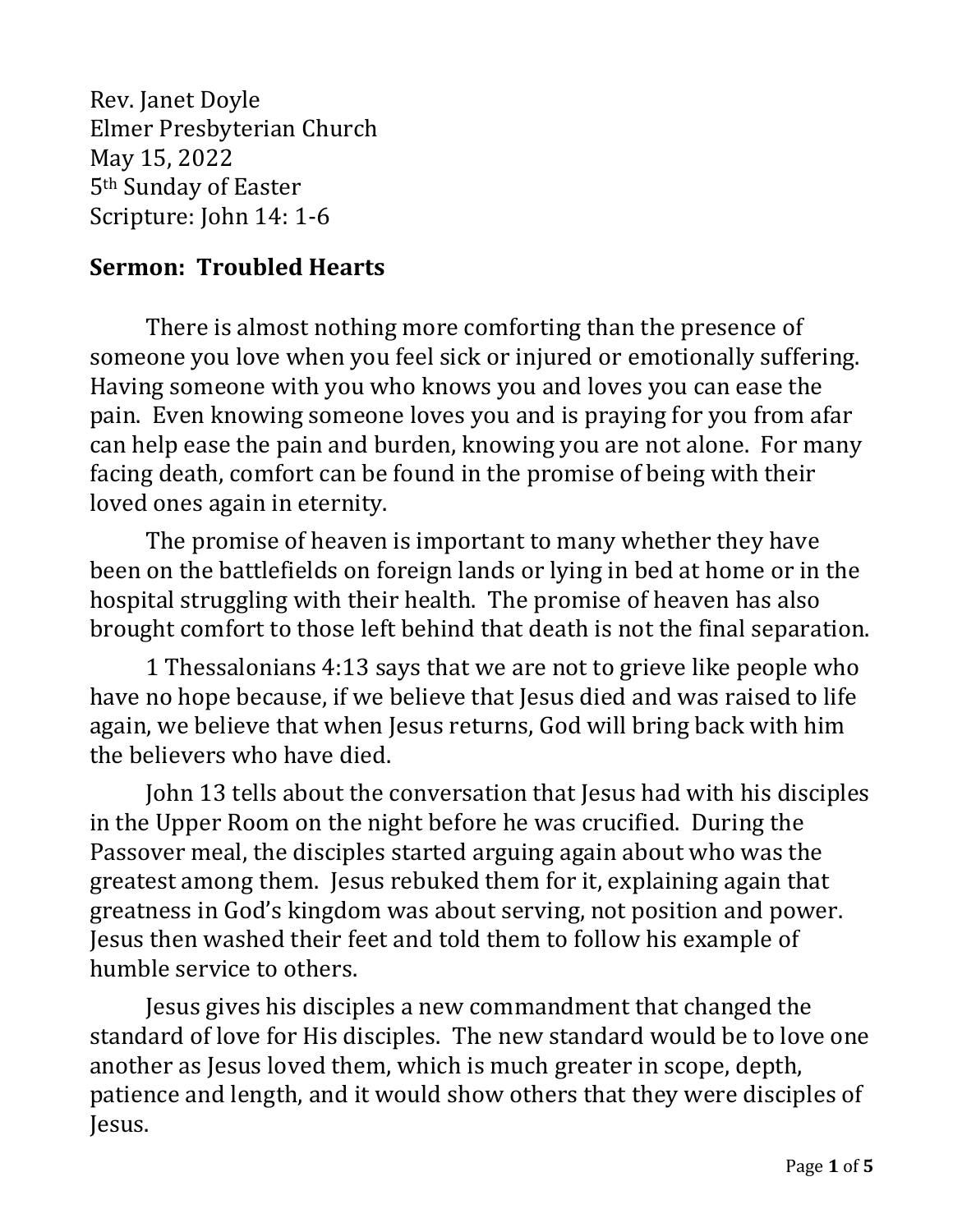In John 14, Jesus comforts the disciples, and he teaches them about what they will be doing while he is away. These are truths that comfort us as well.

The hearts of the disciples were troubled, agitated, disturbed, disquieted, so Jesus begins with a command to "not be troubled any longer."

In the beginning of Chapter 14, Jesus anticipates the sorrow of his disciples' breaking hearts. Martin Luther called this passage "the best and most comforting sermon that the Lord Christ delivered on earth, a treasure and a jewel not to be purchased with the world's goods."

These verses become the foundation for comfort, not only for these disciples, but also for us.

Jesus, fully divine but fully human, anticipating the most horrible kind of experience, is unconcerned at this point about His own experience and totally concerned about the needs of his friends.

There is a message in Jesus' words to all of us, trusting faith. The reason the disciples were so stirred up is that they had begun to focus on their problems, and they didn't seem to be able to put their trust in Jesus. So, in these verses, Jesus reminds them of the importance of trusting in him. They had left all to follow him and now Jesus is telling them that he is going to leave them. Nothing seemed to fit. What good was a Messiah who was going to die? Jesus knew what they were each thinking. Jesus could read their hearts. The disciples couldn't feel his pain, but he could feel theirs.

All the time Jesus was comforting the sheep he knew the sheep were going to be scattered. Jesus said, *"Do not let your heart be troubled; believe in God, believe also in Me." (v 1)*

What Jesus is saying is, "You can trust my presence." He wanted the disciples to understand that, even though he was leaving them physically, his presence would be with them spiritually. He would be leaving, but they had and would always have access to God.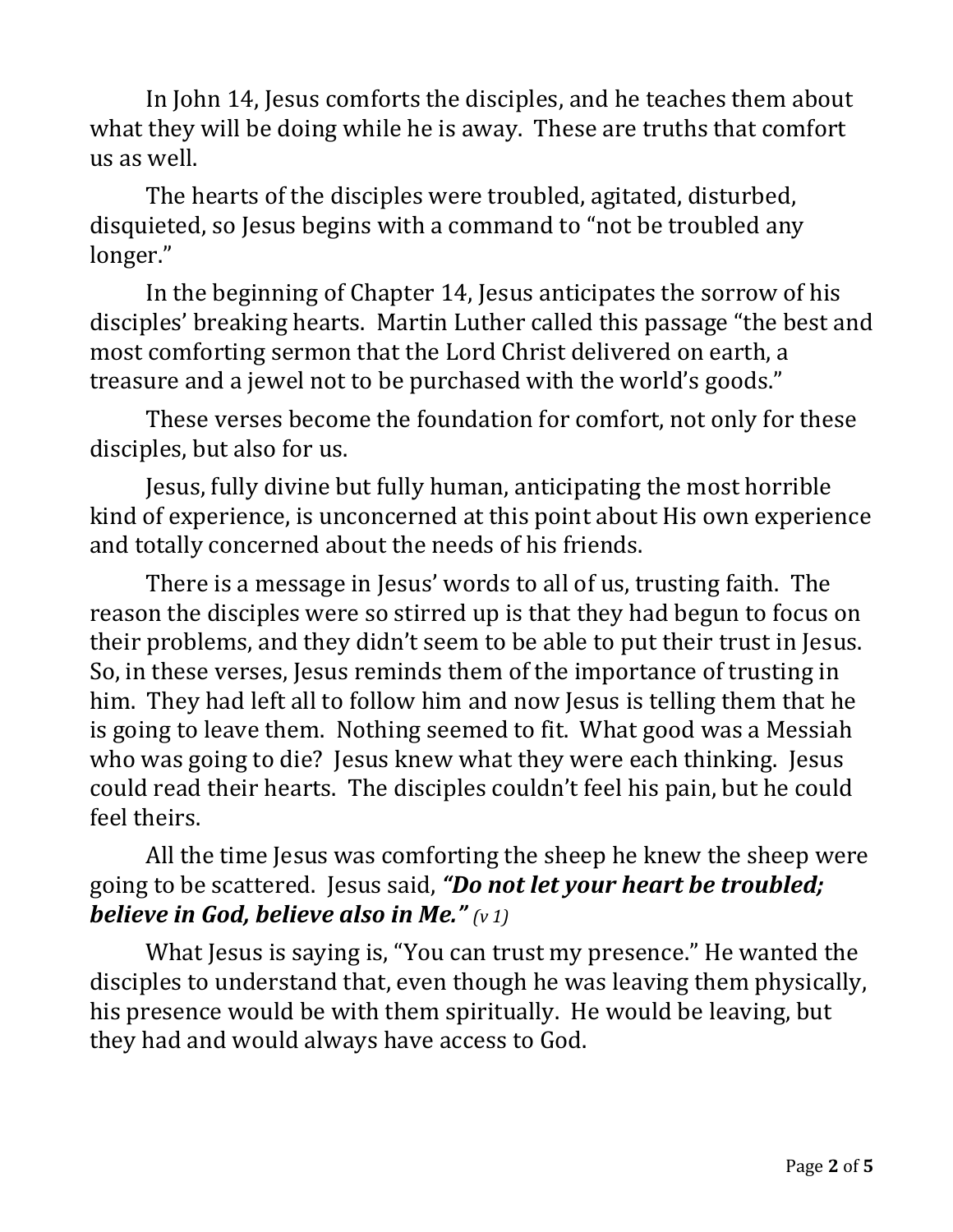In John 20:29 after Jesus' resurrection, he said to Thomas, "Because you have seen me, you have believed? Blessed are they who did not see, and yet believed."

He was trying all these years with his disciples to get across the idea that his visible presence was not nearly as significant as an understanding of his spiritual presence and who Jesus is.

"Let not your heart be troubled" is Jesus telling the disciples to "Stop being troubled in your heart. You are forgetting who I am. You believe in God; believe also in me. You are not alone; I am with you. You are secure because I am."

Jesus didn't promise them their troubles were going away. He told them he would be with them in the midst of their troubles. He would be their stabilizing force and strength. He did not tell them or us that pain, suffering, evil and sin wouldn't exist in our lives because we follow him but that he would be there with us in the valley of the shadow of death, and he would prepare a place for us in heaven when we die.

There is a story of a dying man who asked his Christian doctor to tell him something about the place to which he was going. As the doctor fumbled for a reply, he heard a scratching at the door, and then he had his answer. "Do you hear that?" he asked his patient. "It's my dog. I left him downstairs, but he has grown impatient, and has come up and hears my voice. He has no idea of what is behind the door, but he knows that I am here. Isn't it the same with you? You don't know what lies beyond the Door, but you know that your Master is there."

It is a comfort to believe in Jesus. It is a comfort that Jesus has prepared a place for us. This verse gives us a brief glimpse of what heaven will be like and that we belong there.

A pastor by the name of Don Piper died on January 18, 1989 in a car accident involving a tracker trailer and spent 90 minutes in heaven. He was pronounced dead and another pastor waiting in the line of cars came over to Don Piper's car and prayed for the person inside, not knowing who was dead in the car. He sang, "What a Friend We Have in Jesus," and suddenly, after 90 minutes, Don Piper began singing. His chest, legs, and arms had been injured and almost completely crushed by the truck. He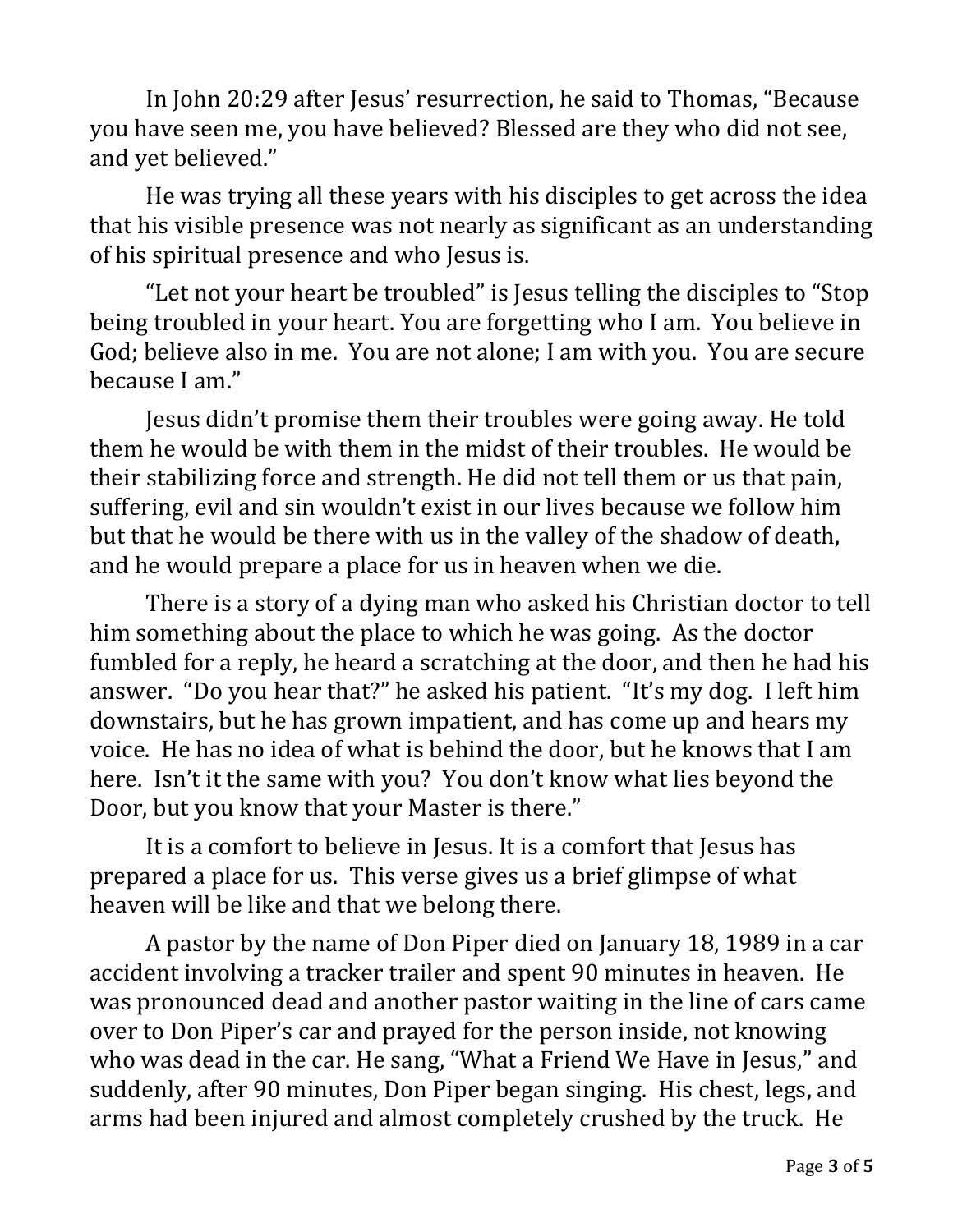had entered into heaven that day and had seen loved ones and relatives but hadn't gone through the gates when he heard singing.

After a year of recovery, he preached at the pastor's church of the man who had prayed for him that day in the car and sang to him. The pastor's wife said to Don Piper after church,

"I enjoyed hearing your testimony this morning. I know it wasn't easy for you—" "No, it wasn't." "There's just one thing. The part where you talked about Dick holding your hand and praying for you—" I nodded. "That didn't happen." "I have many gaps in my memory, Anita, and some of my facts come from those who were there. But of one thing I am absolutely positive. I vividly remember holding his hand. That's what inspired me to hold on. I remember—" "You were holding a hand as Dick prayed." She peered intently at me. "But it wasn't Dick's hand." I don't know if I protested or stared silently. "But how—" "No one could have reached your hand while you were trapped inside your car. You were twisted so far to the right that your right hand was actually on the floor of the passenger's side." She paused and I nodded. "Dick reached through the back window of your car." "That's correct and—" "Dick placed his right arm between the front seats and your right shoulder—your unbroken arm." "That's right—" "Your right hand was beyond Dick's reach."

I stared at her uncomprehendingly. "But I remember the hand it was so powerful. I know a hand grasped mine. I drew enormous strength and help from that hand. It gave me the power to hang on." "There was a hand all right." She paused and added, "But it wasn't Dick's."

"If it wasn't Dick's hand, whose hand was it?" "I believe you know." Just then I understood. God sent one of His ministering spirits—an angel—not only to hold my hand but also to infuse me with a will to live. There had been three of us inside that demolished car. It had been a heavenly trio.

John 14:6, Jesus said to Thomas, "I am the way, and the truth, and the life; no one comes to the Father, but through me."

Jesus makes three statements about himself and uses "the" instead of "A." He is not A way, but THE WAY; not A truth, but THE TRUTH; not A